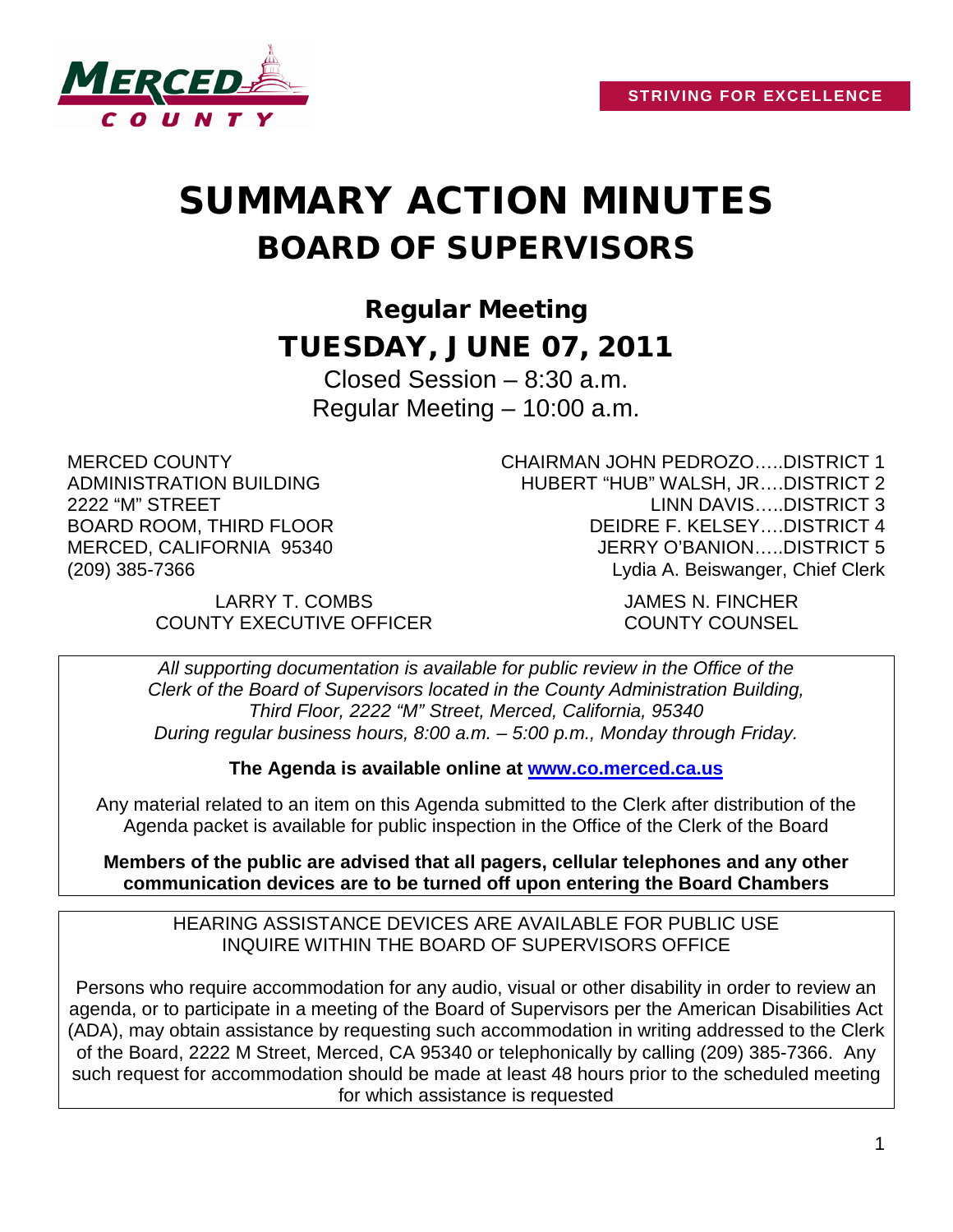The Agenda is divided into three sections:

**CONSENT CALENDAR** – These matters include routine financial and administrative actions and are approved by a single majority vote.

**SCHEDULED ITEMS** – These items are noticed hearings, work sessions and public hearings.

**REGULAR CALENDAR** – These items include significant policy and administration actions. Immediately after approval of the CONSENT CALENDAR, if the time of the hearing of SCHEDULED ITEMS has not arrived, the REGULAR CALENDAR will be considered.

#### SCHEDULED ITEMS

# 8:30 A. M. **THE PUBLIC IS INVITED TO SPEAK ON ANY ITEM ON THE AGENDA-TESTIMONY IS LIMITED TO FIVE MINUTES PER PERSON**

**CLOSED SESSION - CONFERENCE WITH REAL PROPERTY NEGOTIATOR:** It is the intention of the Board to meet in Closed Session concerning a Conference with Real Property Negotiator(s) Mark Hendrickson, Director-Commerce, Aviation and Economic Development pursuant to Government Code Section 54956.8 as follows: Castle Challenger Center

**CLOSED SESSION - CONFERENCE WITH LEGAL COUNSEL - SIGNIFICANT EXPOSURE TO LITIGATION:** It is the intention of the Board to meet in Closed Session concerning significant exposure to litigation pursuant to Government Code Section 54956(b): One Case

**CLOSED SESSION - CONFERENCE WITH LEGAL COUNSEL - INITIATION OF LITIGATION:** It is the intention of the Board to meet in Closed Session concerning Initiation of Litigation pursuant to Government Code Section 54956.9(c): One Case

**CLOSED SESSION - CONFERENCE WITH LEGAL COUNSEL - EXISTING LITIGATION:** It is the intention of the Board to meet in Closed Session concerning Existing Litigation pursuant to Government Code Section 54956.9(a): (1) County of Merced v. Bandoni, Inc., et al., Merced Court Case No.: CV000818.and (2) Valley Citizens, Justin Bernard v. County of Merced, et al [George Simmons, Jeanne Simmons, The Blohm Road Joint Venture, The Don Chapin Co., Inc., Real Parties in Interest], Merced Court Case No. CV001427

**CLOSED SESSION:** It is the intention of the Board to meet in Closed Session pursuant to Government Code Section 54957.6 concerning a Conference with County of Merced Staff Negotiators concerning negotiations with American Federation of State, County and Municipal Employees (AFSCME), Units 4, 5, 6 and 8; Independent Employees of Merced County (IEMC), Unit 3; Merced County Lawyers Association, Unit 7; Merced County Sheriff Employee Association (MCSEA), Unit 2; Merced County Law Enforcement Sergeants, Unit P; Deputy Sheriff Association, Unit 10 and Non-Safety Corrections, Unit 12

## **THE BOARD RECESSED AT 8:30 A.M. AND RECONVENED AT 10:00 A.M. WITH ALL MEMBERS PRESENT AND THE CHAIRMAN ADVISED DIRECTION WAS PROVIDED TO STAFF**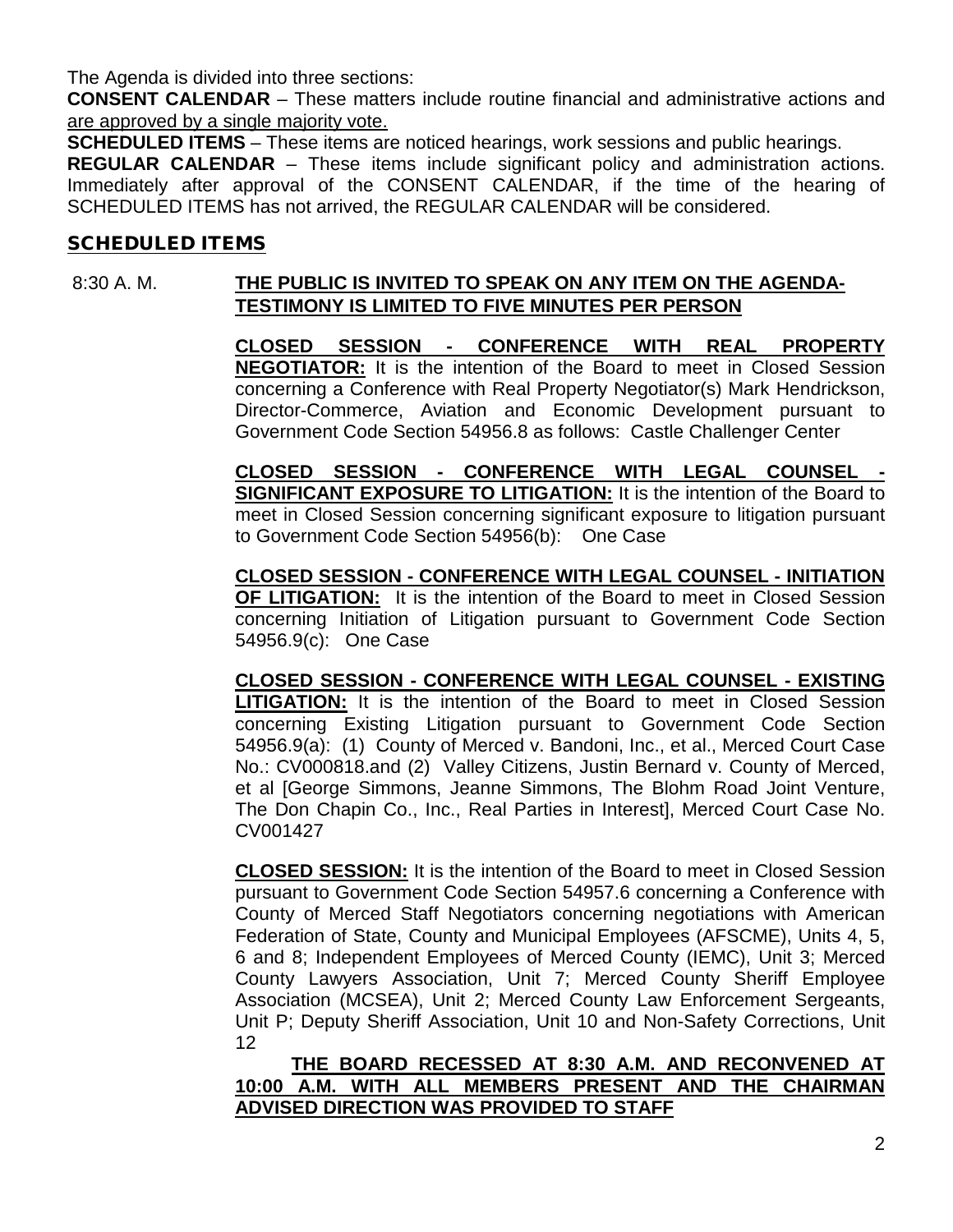#### 10:00 A. M. **PLEDGE OF ALLEGIANCE**

**PUBLIC OPPORTUNITY TO SPEAK ON ANY MATTER OF PUBLIC INTEREST WITHIN THE BOARD'S JURISDICTION INCLUDING ITEMS ON THE BOARD'S AGENDA, EXCEPT FOR THOSE ITEMS SPECIFICALLY SCHEDULED AS PUBLIC HEARINGS** (Testimony limited to five minutes per person)

# *REVIEW BOARD ORDER – SEE PAGE 13*

#### **PRESENTATIONS**:

(1) Executive Office - Budget Presentation

# *REVIEW BOARD ORDER – SEE PAGE 13*

(2) University of California, Merced Progress Report on Mapping Health Disparity Project in Merced County by Students Elaine Lai and Johnny Moua

#### *REVIEW BOARD ORDER – SEE PAGE 13*

**APPROVAL OF CONSENT AGENDA CALENDAR (Items #1 - 42) APPROVED AS RECOMMENDED REMOVING CONSENT ITEM #18 FROM THE AGENDA** 

#### **COMMERCE, AVIATION AND ECONOMIC DEVELOPMENT - PUBLIC HEARING**

To receive comments on the Proposed Revisions to the Owner-Occupied Housing Rehabilitation Program Guidelines and the Homebuyer Acquisition Only/Acquisition with Rehabilitation Program Guidelines and adopt Resolution RECOMMENDATION:

Open Public Hearing to receive testimony; and adopt the Resolution approving the Revisions to the Owner-Occupied Housing Rehabilitation Program Guidelines and the Homebuyer Acquisition Only/Acquisition with Rehabilitation Program Guidelines

# *REVIEW BOARD ORDER – SEE PAGE 14*

#### **PLANNING - PUBLIC HEARING**

To Set Aside and Vacate the Approval of Minor Subdivision Application No. MS07-027 and Administrative Permit No. AA08-033 and the adoption of the Mitigated Negative Declaration. Application submitted by George Simmons (MS07-027) and Don Chapin Company (AA08-033) to subdivide 26.9 acres into four parcels: Parcel 1=15.0 acres, Parcel 2=3.46 acres, Parcel 3=3.46 acres and Parcel 4=5.0 acres (MS07-027) and to construct a 4.03 acre concrete batch plant on proposed Parcel 1 (AA08-033) on the southeast corner of Henry Miller Avenue and Volta Road in the Volta SUDP

RECOMMENDATION: Open Public Hearing to receive testimony; and adopt the Resolution to Set Aside and Vacate prior decisions adopting the Mitigated Negative Declaration for the Don Chapin Company Concrete Batch Plant and Simmons Subdivision in Volta and approval of Minor Subdivision Application No. MS07-027 and Administrative Permit No. AA08-033

# *REVIEW BOARD ORDER – SEE PAGE 14*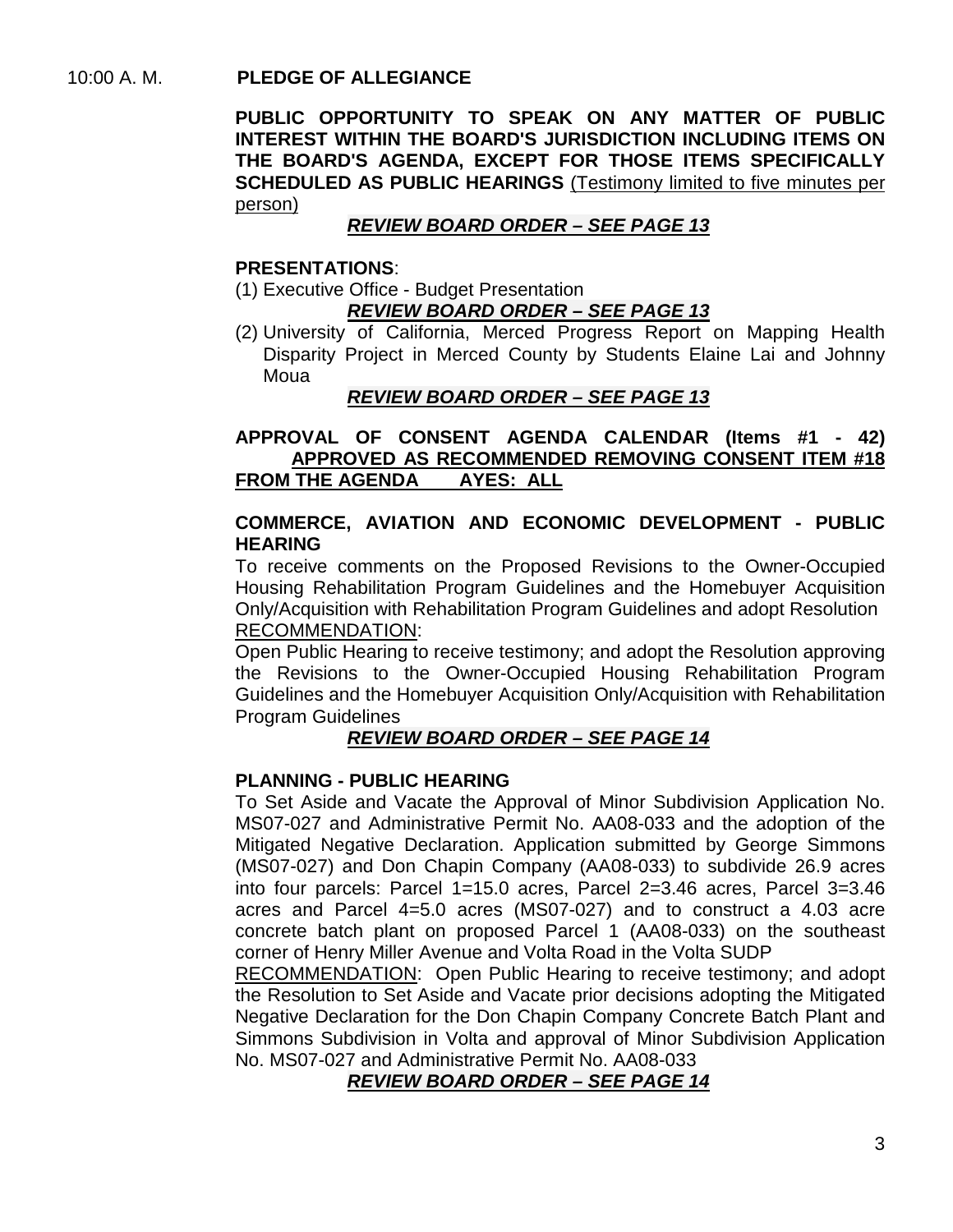# **REPORTS/BOARD DIRECTION**

County Executive Officer, County Counsel, Board of Supervisors Members

# CONSENT CALENDAR (Items #1 - 42)

#### **APPROVED AS RECOMMENDED REMOVING ITEM NO. 18 FROM THE AGENDA AYES: ALL**

#### Public Works

- 1. Approve Budget Transfer in the amount of \$450,000 to move remaining design funds to construction phase of scalehouse.
- 2. Approve Budget Transfer in the amount of \$338 for re-carpeting and replacement of blinds at the Law Library.
- 3. PULLED
- 4. PULLED
- 5. PULLED

#### Commerce, Aviation and Economic Development

6. Approve and authorize Chairman to sign Renewal Contract No. 2009177 with AT&T DataComm, Inc. for FOCUS Program Procurement Vehicle and authorize Two-Year Extension Announcement Letter.

#### Ag. Commissioner

7. Approve and authorize Chairman to sign Renewal Contract No. 2004260 with California Dept. of Food and Agriculture for Egg Quality Control Inspections and adopt Resolution. **ADOPTED RESOLUTION NO. 2011-72**

#### Mental Health

8. Approve and authorize Chairman to sign Renewal Contract No. 2009267 with Human Services Agency for Program to Encourage Active, Rewarding Lives for Seniors (PEARLS) as part of the MHSA Prevention and Early Intervention, add Extra Help Community Workers to be increased in accordance with the level of skills and duties required of the position and adopt Resolution.

#### **ADOPTED RESOLUTION NO. 2011-73**

- 9. Approve and authorize Chairman to sign Renewal Contract No. 2010006 with Golden Valley Health Centers for implementation of the Cultural Brokers for Mental Health Services Program for Spanish Speakers Program as part of the MHSA Prevention and Early Intervention.
- 10. Approve and authorize Chairman to sign Renewal Contract No. 2005173 with University of California, San Francisco-School of Nursing for Practitioner Internship Program for placement of student interns interested in the field of Mental Health.
- 11. Approve and authorize Chairman to sign Renewal Contract No. 2009249 with Golden Valley Health Centers for implementation of Integrated Mental Health in Primary Care Settings Program as part of the MHSA Prevention and Early Intervention.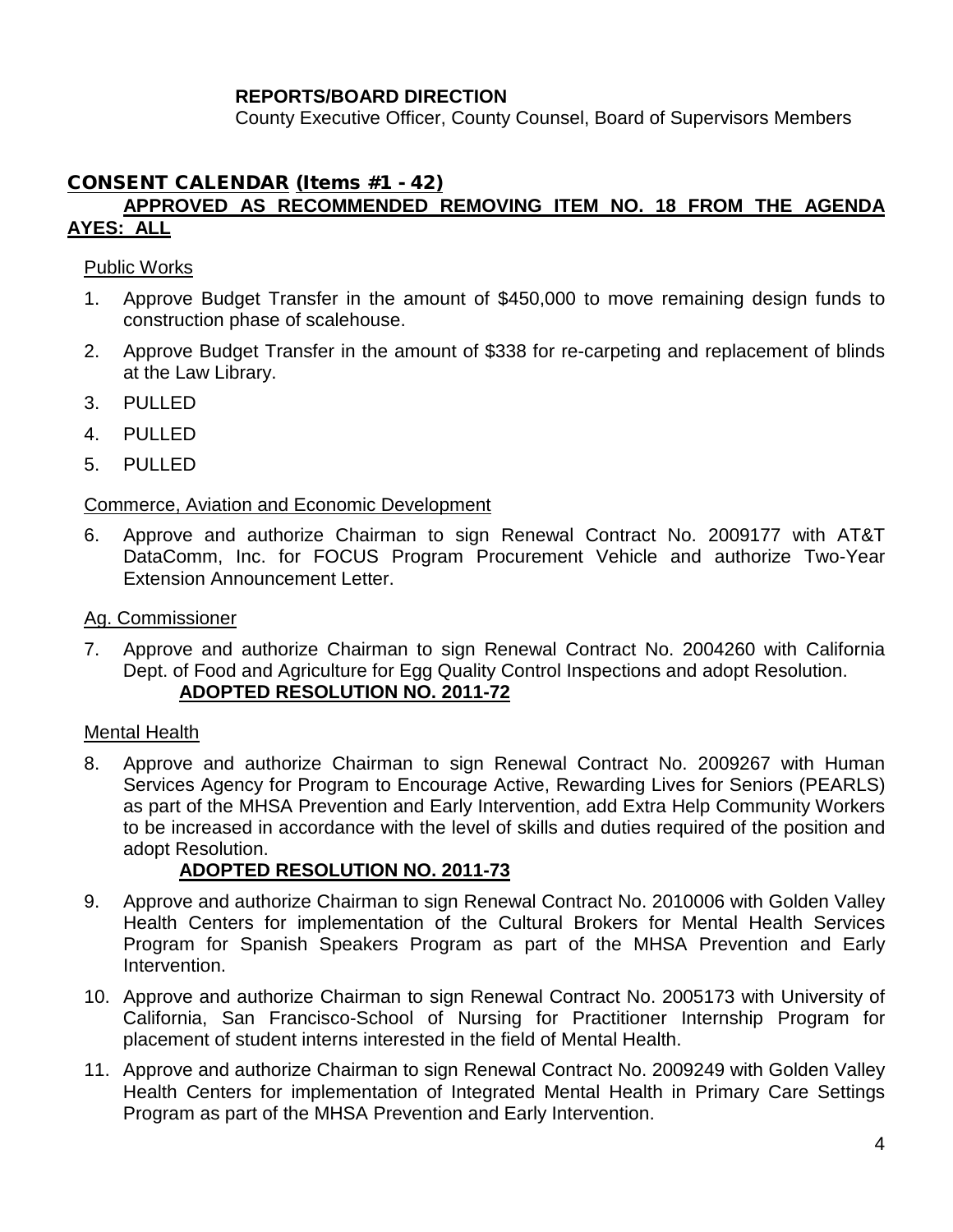12. Approve and authorize Chairman to sign Renewal Contract No. 2009143 with Merced County Office of Education for Expansion of the Second Step Program.

#### Human Services Agency

13. Approve and authorize Chairman to sign Renewal Contract No. 2004249 with California Dept. of Aging for Health Insurance Counseling and Advocacy Program (HICAP) and adopt the Resolution.

# **ADOPTED RESOLUTION NO. 2011-74**

14. Approve and authorize Chairman to sign Renewal Contract No. 2004222 with California Dept. of Aging for Area Plan Contract for the Title III, VII, IIIE and CBSP for Senior Programs and adopt Resolution.

# **ADOPTED RESOLUTION NO. 2011-75**

- 15. Approve and authorize Chairman to sign Renewal Contract No. 2008172 with CareAccess for Q Continuum software system for mandated reporting system for AAA and MSSP Programs.
- 16. Approve and authorize Chairman to sign Renewal Contract No. 2008164 with In-Home Supportive Services Public Authority for In-Home Supportive Services administration.
- 17. Approve and authorize Chairman to sign Renewal Contract No. 2008198 with San Mateo County Consortium for Cash Assistance Program for Immigrants (CAPI).

#### Health

18. Approve and authorize Chairman to sign Amendment to Contract No. 2004009 with Decade Software Company, LLC for support of Envision software.

# **NO ACTION TAKEN - REMOVED FROM THE AGENDA**

19. Approve and authorize Chairman to sign Renewal Contract No. 2006016 with CalRecycle for Waste Tire Enforcement Grant (Cycle 18); authorize Director of Public Health or Designee to sign all payment requests and adopt Resolution.

#### **ADOPTED RESOLUTION NO. 2011-76**

#### District Attorney

- 20. Approve and authorize Chairman to sign Renewal Contract No. 2006233 with Calif. Dept. of Insurance for Workers Compensation Insurance Fraud Program and adopt Resolution. **ADOPTED RESOLUTION NO. 2011-77**
- 21. Approve and authorize Chairman to sign Renewal Contract No. 2001104 with Calif. Emergency Management Agency for Central Valley Rural Crime Prevention Program and adopt Resolution.

# **ADOPTED RESOLUTION NO. 2011-78**

22. Approve and authorize Chairman to sign Renewal Contract No. 2004181 with Calif. Emergency Management Agency for Vertical Prosecution Block Grant Program and adopt Resolution.

#### **ADOPTED RESOLUTION NO. 2011-79**

#### Dept. of Workforce Investment

23. Approve and authorize Workforce Investment Dept. Director to sign Addendum to Contract No. 2009089 with State Employment Development Dept. for Workforce Investment Act/American Recovery and Reinvestment Act (WIA/ARRA) funding for new youth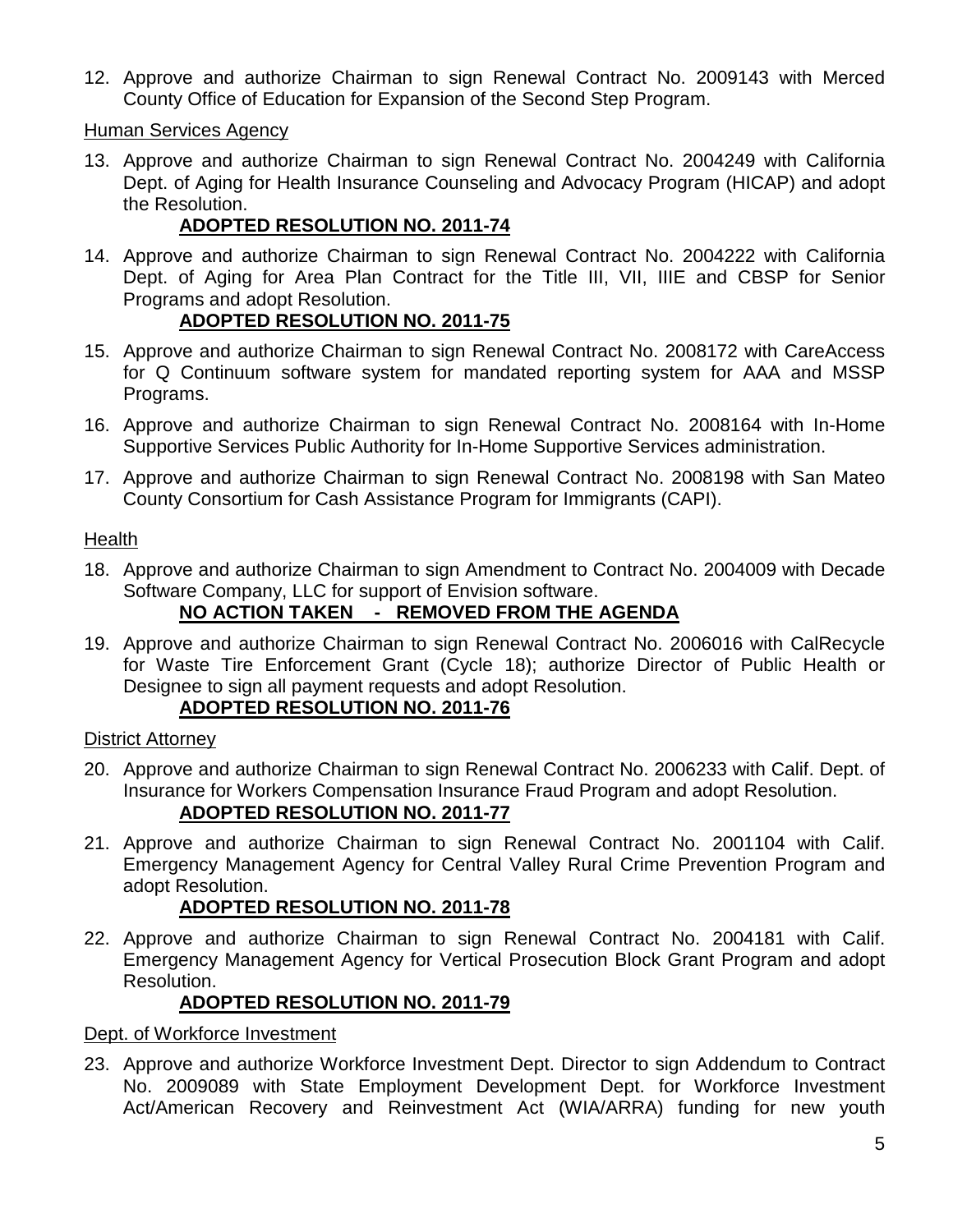participants entering the Merced Project; funds to be used to provide paid work experience in a "green" occupation, community service, environmental stewardship and civic responsibility course for Merced Youth enrolled in the Project.

24. Approve and authorize Workforce Investment Director to sign Addendum to Contract No. 2009222 with State Employment Development Dept. for Workforce Investment Act Subgrant Agreement K074150 accepting Modification nine adding Exhibits A-E and J necessary for the National Emergency Grant/American Recovery and Reinvestment Act On-the-Job (NEG/OJT) Project in Merced County providing outreach, orientations, assessments, creation of individual Employment Plans for selected individuals, job placement and OJT's.

# Counsel

25. Set a public hearing for June 28, 2011 at 10:00 a.m. to consider Amendment to Resolution No. 97-191, Endorsing Registration Fees for Court Appointed Counsel, to make the Resolution consistent with the legislative fee pursuant to California Penal Code Section 987.5 effectively increasing the fee from \$25.00 to \$50.00.

#### Human Resources

- 26. Approve and authorize Chairman to sign Renewal Contract No. 2007154 with Dr. Jocelyn Roland for pre-employment/fitness for Duty Psychological Examinations.
- 27. Approve and authorize Chairman to sign Renewal Contract No. 2009173 with Professional Health Services, Inc. for Comprehensive Occupational Health Examinations.

#### Fire

28. Approve and authorize Chairman to sign Renewal Contract No. 2010181 with Howell Consulting for Revision Services to the Emergency Operations Plan to include the recent annexes to the Cities of Atwater, Dos Palos, Livingston, Los Banos, Gustine and Merced.

#### Sheriff

29. Approve and authorize Chairman to sign Amendment to Contract No. 2003157 with Hilmar School District for Canine Patrol services.

# Executive Office

- 30. Approve the CSAC Challenge Award Application submitted by Human Services Agency for Foster Parent Orientation: Experience the Reality and adopt the Resolution. **ADOPTED RESOLUTION NO. 2011-80**
- 31. Approve Travel Requests submitted by Sheriff as recommended by Executive Office.

#### Planning

32. Approve Budget Transfer in the amount of \$50,000 for the completion of the EIR's for four Community Plan Updates. (4/5 Vote Required)

#### Assessor-Recorder

33. Approve Budget Transfer in the amount of \$4,100 for Capital Asset Electric Embosser Sealer to replace manual units that are not adequate for use on certified documents.

#### Board Recognition

34. Authorize Certificate of Recognition to Guy & Big Will's at Sir James in celebration of their Ribbon Cutting.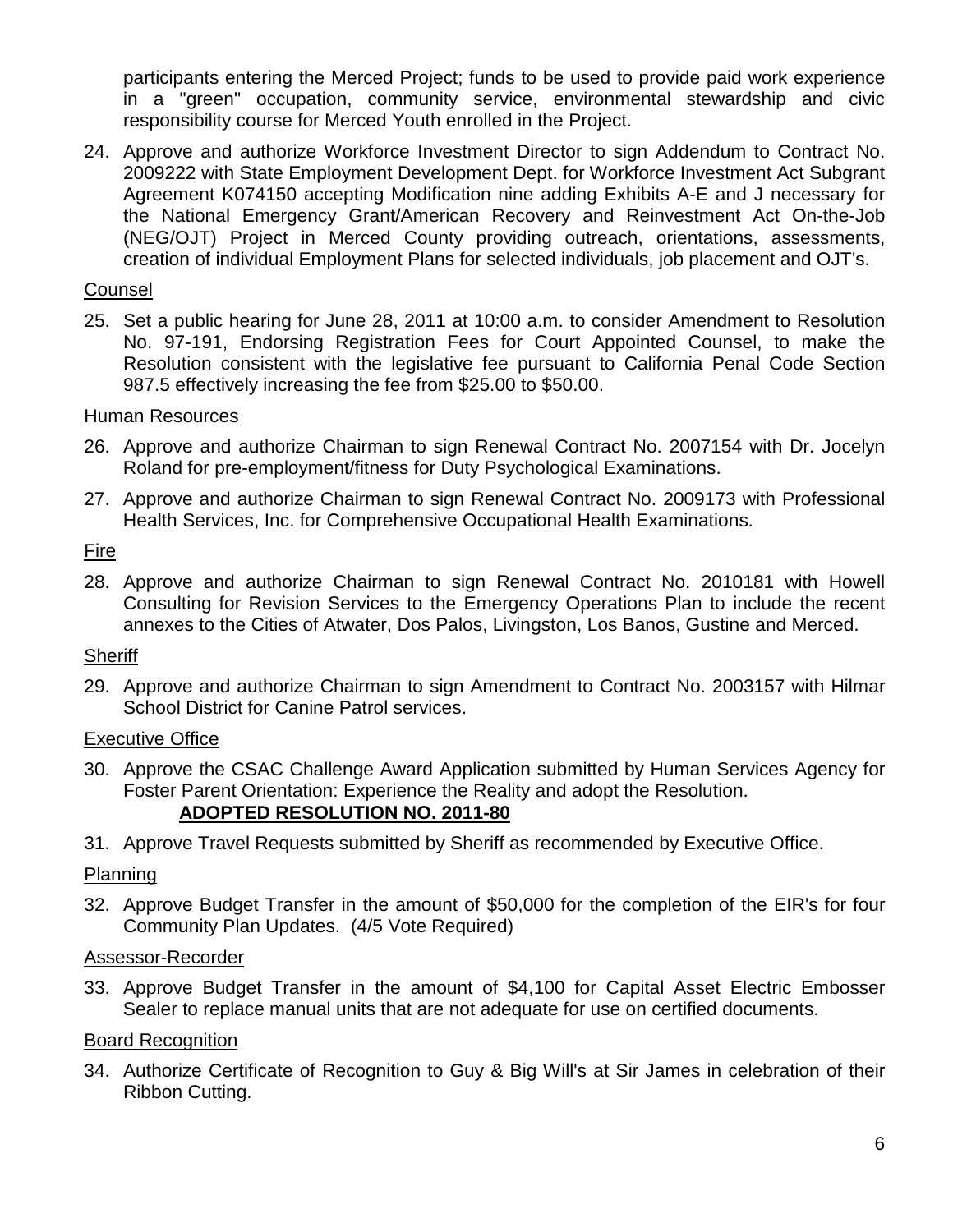- 35. Authorize Certificate of Recognition to Valley Crisis Center in Celebration of their Open House and Ribbon Cutting.
- 36. Authorize Certificate of Recognition to Vernita Noe in celebration of her selection as Volunteer of the Year by Memorial Hospital of Los Banos.
- 37. Authorize Certificates of Recognition to the Firefighters of the Year recognized by the American Legion as follows: City of Atwater-Career, Fire Captain Scott Phillips; City of Dos Palos-Volunteer, Firefighter David Jordan; City of Gustine-Volunteer, Firefighter Eric Watts; City of Livingston-Volunteer, Firefighter Armando Aguilar; City of Los Banos-Career, Firefighter Josh Houtekamer and Volunteer, Lieutenant Rob Barajas; City of Merced-Career, Fire Captain John McMillen and County of Merced-Career, Fire Apparatus Engineer Mario Rivera and Volunteer, Firefighter Dustin McDonough.
- 38. Authorize Certificates of Recognition in honor of attaining 85 years of age and 50 years of residency in the County of Merced to the following: Betty Bernard, John Bommarito, James Cavalla, Joseph Cox, Lucille Espinosa, Mamie Fonseca, Robert George, Theresa Giannone, Joe A. Giannone, Tony Gomes, Wilber E. Gomes, Irene Rose Gomes, Nadine Haynes, Elsie Hunwardsen, George Macedo, Angelina Maranta, Gemma Minetti, Arthura Monez Desa, Andrew Murphy, Adelaide Nannini, Sally Paternain, Joseph Pereira, Mary Theresa Pimentel, Blix Pluim, Margaret Randolph, John Rocha, Rinks Sano, Rose Saramago, Mary Stephanio, Betty Stewart, Lois Taylor, Ascencion John Torres, Gladys Walstead, Pearl White, Leonard Aue, Mary Ann Speed, Nick Califro and Doris Hamill.
- 39. Authorize Certificates of Recognition to the Hispanic Chamber of Commerce honorees in recognition of their contributions to Merced County and its residents: Nelda Banuelos, Olivia Olson, Roseanne Johnson, Theresa Rodriguez and Josephine Ellie.
- 40. Authorize Plaque in honor of Winton Historical Society celebrating the Winton Centennial dated 1911 - 2011.
- 41. Authorize Plaque in honor of Hilmar Historical Society celebrating Hilmar Centennial dated 1911 - 2011.
- 42. Authorize Certificate of Recognition to Alan and Kathy Wilber in celebration of their 50th Wedding Anniversary.

# REGULAR CALENDAR

# BOARD ACTION

#### PUBLIC WORKS

43. Contract with George A. Rooker for acquisition of right-of-way and accepting Grant Deed and an Easement Deed for a Slope Easement for the Campus Parkway Project; authorize payment to Fidelity National Title Company for the appraised value of property plus escrow and any other transaction fees and adopt Resolution.

## **AUTHORIZED CONTRACT NO. 2011081 AND ADOPTED RESOLUTION NO. 2011-81 (EASEMENT DEED) AND RESOLUTION NO. 2011-82 (GRANT DEED) AS RECOMMENDED AYES: ALL**

44. Accept Grant in the amount of \$40,000 from U.S. Fish and Wildlife Service and authorize Chairman to sign Contract to fund repairs to Wolfsen Road Bridge over Salt Slough;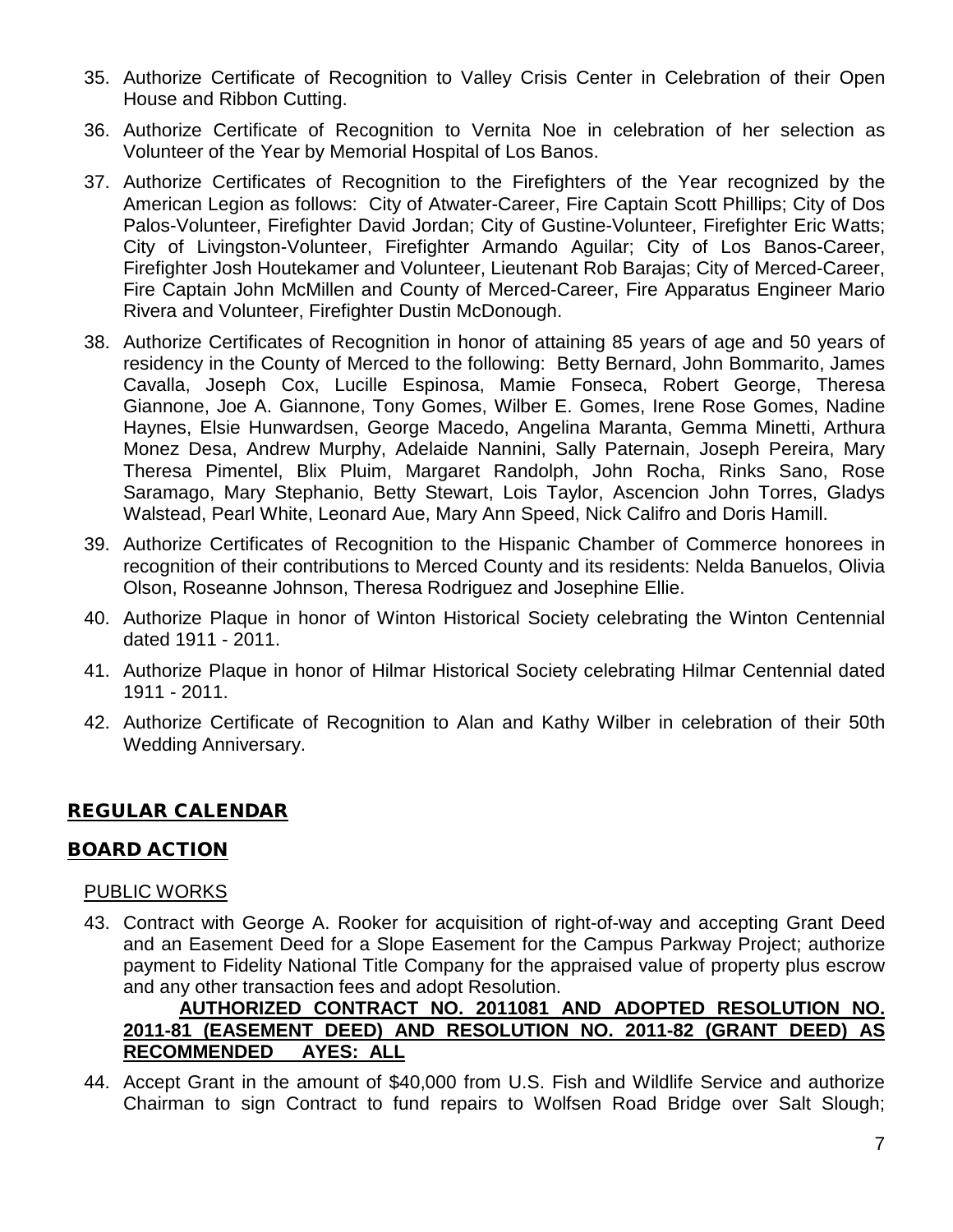approve amended 2010-11 Road Division Work Program to include said Repair Project and adopt Resolution.

# **AUTHORIZED CONTRACT NO. 2011080 AND ADOPTED RESOLUTION NO. 2011-83 AS RECOMMENDED AYES: ALL**

45. Approve Contract (MOA) with County of Stanislaus for the Hills Ferry/River Road Bridge Seismic Rehabilitation Project and authorize Chairman to sign after review by Counsel; approve amended 2010-11 Road Division Work Program to include said Project and adopt Resolution.

#### **AUTHORIZED CONTRACT NO. 2011082 AND ADOPTED RESOLUTION NO. 2011-84 AS RECOMMENDED AYES: ALL**

46. Amend the Road Division Work Program for FY 2010/2011 Fiscal Year to include the following Bridges: a) Santa Fe Avenue over Deadman Creek, b) Baxter Road over Deadman Creek, c) Lake Road over Le Grand Canal and, d) Los Cerritos Road over Dry Creek.

# **APPROVED AS RECOMMENDED AYES: ALL**

47. Authorize circulation of the Old County Hospital & Site Re-Use Request for Proposals with Alternative re-use scenarios to include but not limited to:

1) Renovation and improvements to the existing 1963 and 1981 structures including on and off-site improvements;

2) Providing certain additions to and renovations and improvements of the existing 1963 and 1981 structures including on and off-site improvements; and

3) Demolition of the 1963 and 1981 structures and construction of new facilities including on and off-site improvements;

with proposers required to provide firms financial ability to undertake a particular development proposal and including a financing plan for the re-use alternative and after approval by the Board, be required to provide full CEQA documentation and obtain necessary approvals for the project at no cost to the County.

# **APPROVED AS RECOMMENDED AYES: ALL**

48. Approve the rate adjustments for solid waste collection services as provided by Gilton Solid Waste Management Inc. and Waste Management, Inc. (DBA Winton Disposal) for Franchise Service Areas 1 through 7 effective July 1, 2011 due to the tipping fee increase for the "base Can monthly rate" and "base Bin monthly rate" recommended change as follows: No. 1-Can to \$18.64 and Bin to \$13.57; No. 2-Can to \$17.55 and Bin to \$12.76; No. 3-Can to \$17.01 and Bin to \$12.23; No. 4-Can to \$18.64 and Bin to \$13.57; No. 5-Can to \$19.29 and Bin to \$14.01; No. 6-Can to \$16.65 and Bin to \$13.36 and No. 7-Can to \$16.65 and Bin to \$13.36.

# **APPROVED AS RECOMMENDED AYES: ALL**

49. Contract with Merced County Regional Waste Management Authority for services that may be provided by the County during and after the transition for a period of one year.

# **AUTHORIZED CONTRACT NO. 2011083 AS RECOMMENDED AYES: ALL**

# COMMERCE, AVIATION & ECONOMIC DEVELOPMENT

50. Authorize support in efforts to pursue Grant Funding through the Calif. Advanced Services Fund (CASF) to promote and support broadband infrastructure deployment to unserved and underserved communities in the region and name the California Partnership for the San Joaquin Valley as the San Joaquin Valley Regional Broadband Consortium and adopt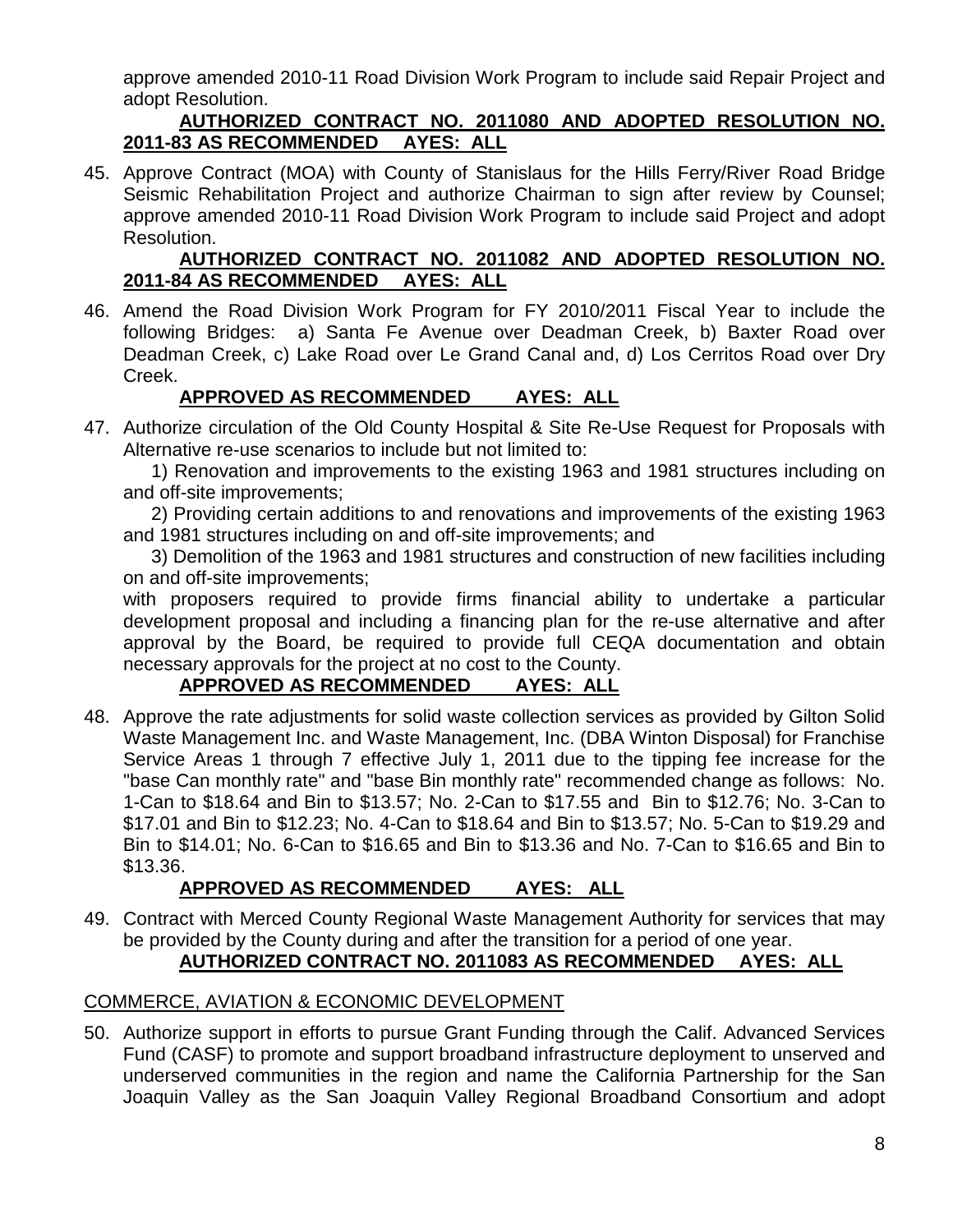#### Resolution. **ADOPTED RESOLUTION NO. 2011-85 AS RECOMMENDED AYES: ALL**

# MENTAL HEALTH

51. Contract with Golden Years Residential Care Home for the provision of residential care to consumers.

# **AUTHORIZED CONTRACT NO. 2011084 AS RECOMMENDED AYES: ALL**

52. Contract with Nevada County Behavioral Health Dept. for Inpatient Services at Marie Green Psychiatric Health Facility.

# **AUTHORIZED CONTRACT NO. 2011085 AS RECOMMENDED AYES: ALL**

53. Contract with Davis Guest Home for specialized residential placement for clients in need of assisted living.

# **AUTHORIZED CONTRACT NO. 2011086 AS RECOMMENDED AYES: ALL**

54. Contract with California Institute for Mental Health for California Brief Multicultural Service Trainings.

# **AUTHORIZED CONTRACT NO. 2011087 AS RECOMMENDED AYES: ALL**

55. Contract with Country Villa Merced Behavioral Health for services of an Institute for Mental Disease.

# **AUTHORIZED CONTRACT NO. 2011088 AS RECOMMENDED AYES: ALL**

- 56. Contract with 7th Avenue Center for services of a Mental Health Rehabilitation Center. **AUTHORIZED CONTRACT NO. 2011089 AS RECOMMENDED AYES: ALL**
- 57. Contract with Merced County Community Action Agency for property management and supportive services activities related to the implementation of Project Home Start. **AUTHORIZED CONTRACT NO. 2011090 AS RECOMMENDED AYES: ALL**
- 58. Contract with Norman Wyman for services of a qualified administrator to assist with managing the clinical and program planning activities in the maximum amount of \$35,000; establish the classification of Contract Interim Assistant Mental Health Director and adopt Position and Salary Resolutions.

# *REVIEW BOARD ORDER – SEE PAGE 15*

59. Contract with Founder's House of Hope for the provision of residential care to consumers. **AUTHORIZED CONTRACT NO. 2011092 AS RECOMMENDED AYES: ALL**

# HEALTH

60. Contract with The Abaris Group for consultant services for the Ground Ambulance and Secondary public safety answering point services procurement process not to exceed \$72,520 based on RFP evaluation of January 4, 2011.

# **AUTHORIZED CONTRACT NO. 2011093 AS RECOMMENDED AYES: ALL**

# HUMAN SERVICES AGENCY

61. Contract with Valley Caregiver Resource Center for National Family Caregiver Support Program.

# **AUTHORIZED CONTRACT NO. 2011094 AS RECOMMENDED AYES: ALL**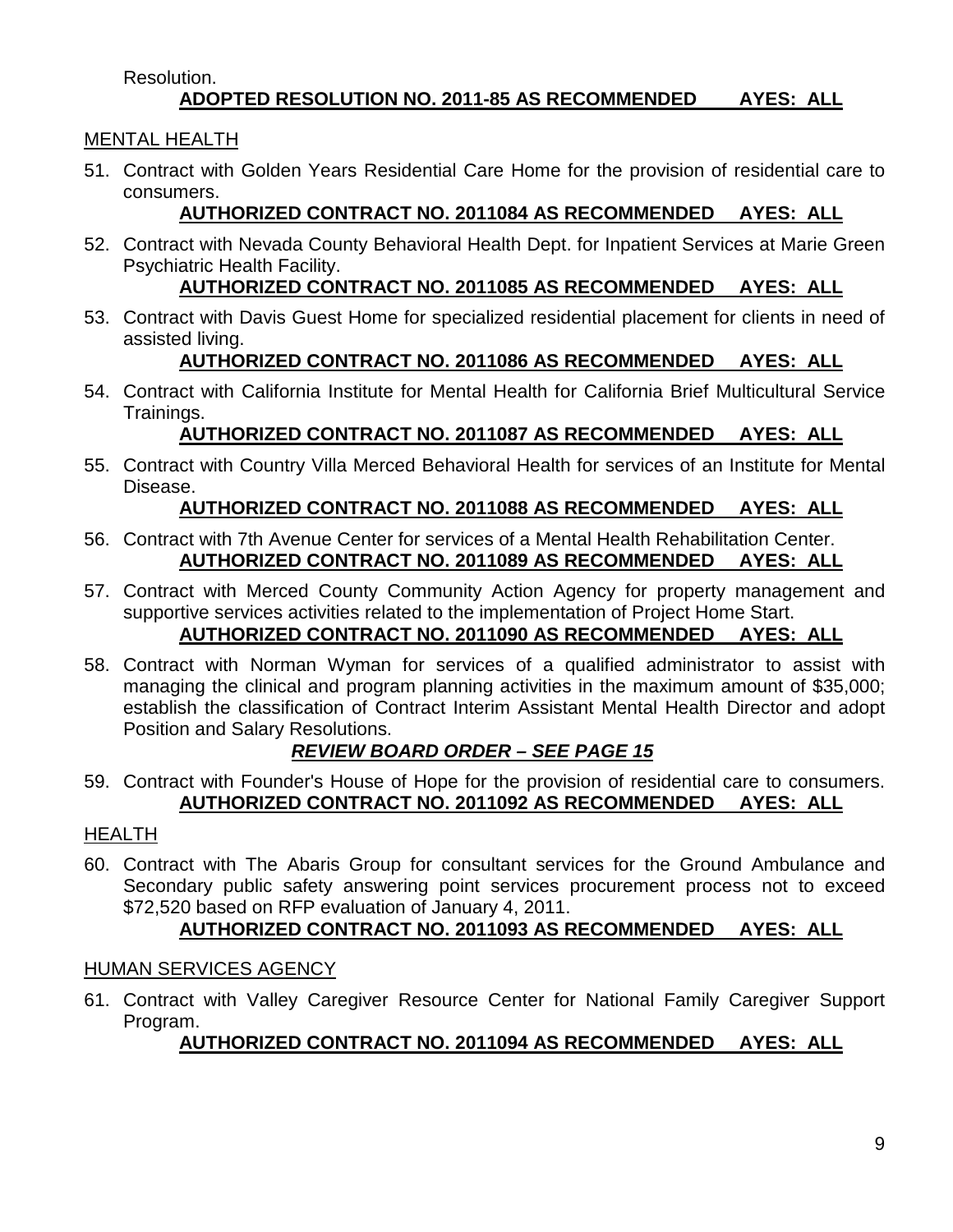# FIRE

62. Authorize Application with Federal Dept. of Homeland Security for Governor's Office of Emergency Services Emergency Management Performance Grant for funding of Merced County Office of Emergency Services with specifics to be provided upon approval; authorize Fire to return to the Board upon grant award, authorize OES to act on behalf of Merced County Operational Area in said Grant and adopt Resolution.

# **ADOPTED RESOLUTION NO. 2011-88 AS RECOMMENDED AYES: ALL**

#### DEPT. OF ADMIN. SERVICES

63. Contract with Megabyte Systems, Inc. for access to an Assessment Appeals Module that is integrated into the property tax systems and for the maintenance and support for the property tax system and authorize Director of Admin. Services to sign upon concurrence of Counsel.

# **AUTHORIZED CONTRACT NO. 2011095 AS RECOMMENDED AYES: ALL**

64. Declare miscellaneous office furniture, assorted office equipment and miscellaneous supplies as Surplus Property and authorize its disposal of items on Exhibit A through internet public auction.

# **APPROVED AS RECOMMENDED AYES: ALL**

65. Contract with Kronos for the purchase of additional licenses and consulting support to complete implementation of the Time Management System.

# *REVIEW BOARD ORDER – SEE PAGE 15*

#### **COUNSEL**

66. Authorize the Clerk of the Board to execute and issue the Memorandum or Notice of Non-Authorization pursuant to Government Code Section 53853(b) and serve notice to the relevant Districts that the Board of Supervisors will not authorize issuance of the TRANS within 45 calendar days, thereby freeing the Districts to issue the TRANS on their own respective behalves.

#### **APPROVED AS RECOMMENDED AYES: ALL**

# BOARD OF SUPERVISORS

67. Authorize Special Board Project Funds-District Four in the amount of \$1,900 to Hilmar Chamber of Commerce for the painting of the Hilmar Picnic Shelter.

# **APPROVED AS RECOMMENDED AYES: ALL**

- 68. PULLED
- 69. Authorize Special Board Project Funds-District One in the amount of \$1,500 to be forwarded to the Merced County Chamber of Commerce for sponsorship of the Merced County Exhibit at the 2011 California State Fair.

# *REVIEW BOARD ORDER – SEE PAGE 15 AND 16*

70. Accept and approve the Amendments to the Conflict of Interest Code for Merced Irrigation District as submitted and authorize notification of the action taken as required by Fair Political Practices Commission.

# **APPROVED AS RECOMMENDED AYES: ALL**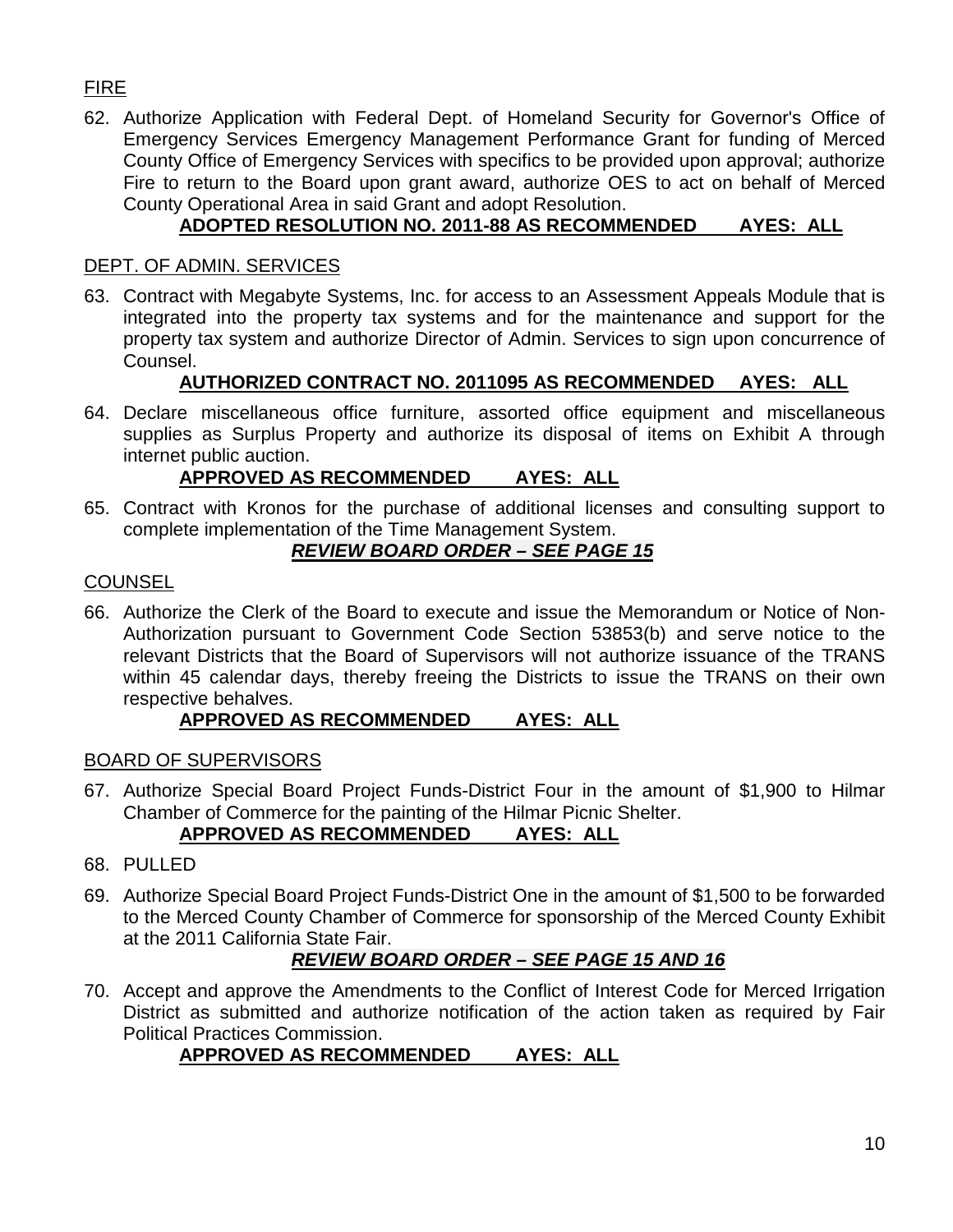#### HUMAN RESOURCES

71. Change Supervising Probation Officer (Class 4025) and Supervising Juvenile Institutions Officer (Class 4721) classifications to Bargaining Unit 11-AFSCME-Probation Supervising Employees, effective June 6, 2011.

# **APPROVED AS RECOMMENDED AYES: ALL**

72. Approve the modification of representation for the Deputy Coroners to be represented by Merced County Deputy Sheriff Association (MCDSA), and approve the modification of representation for the Sheriff Dispatchers to either (a) Become represented by MCDSA or (b) Remain with current representation by Merced County Sheriff Employees Association (MCSEA).

# *REVIEW BOARD ORDER – SEE PAGE 16 AND 17*

#### EXECUTIVE OFFICE

73. Contract with City of Merced for County Owned Parking lots for a period of two years, commencing July 7, 2011, with the City of Merced retaining all revenues generated from the parking citations.

# **AUTHORIZED CONTRACT NO. 2009174 AS RECOMMENDED AYES: ALL**

74. Set a Study Session to review Merced County's FY 2011-12 Proposed Budget on Friday, June 24, 2011 at 10:00 a.m.

# *REVIEW BOARD ORDER – SEE PAGE 16*

#### APPOINTMENTS

- 75. Planada Recreation Committee Appointed Jose Villarreal until July 12, 2015.<br>**APPROVED AS RECOMMENDED AYES: ALL APPROVED AS RECOMMENDED**
- 76. Housing Authority of the County of Merced Reappointed Margaret Pia, representing At Large, until February 18, 2015.

# **APPROVED AS RECOMMENDED AYES: ALL**

#### BOARD INFORMATION & POSSIBLE ACTION **ACCEPTED AND PLACED ON FILE AYES: ALL**

- 77. Dept. of Admin. Services re: Notice of purchases for Public Works-Road Division pursuant to Ordinance No. 1678, which falls under Category 1: Purchase of In-Road Warning Lights to support Road Division Road Warning Systems from Spot Devices, Inc.
- 78. San Joaquin River Restoration Program re: Program Update dated May, 2011 Newsletter.
- 79. State Water Resources Control Board re: Notice of Opportunity to Comment on Proposed Approval of an Amendment to the Water Quality Control Plan for the Los Angeles Region to Incorporate a Total Maximum Daily Loan (TMDL) for Indicator Bacteria in the Los Angeles River Watershed - deadline to comment is June 20, 2011.
- 80. State Water Resources Control Board re: Notice of Opportunity to Comment on Proposed Approval of Amendments to the Water Quality Control Plan for the Colorado River Basin Region to Establish a Total Maximum Daily Load and Implementation Plan for Bacterial Indicators in the Coachella Valley Storm Water Channel, deadline to comment is June 20, 2011.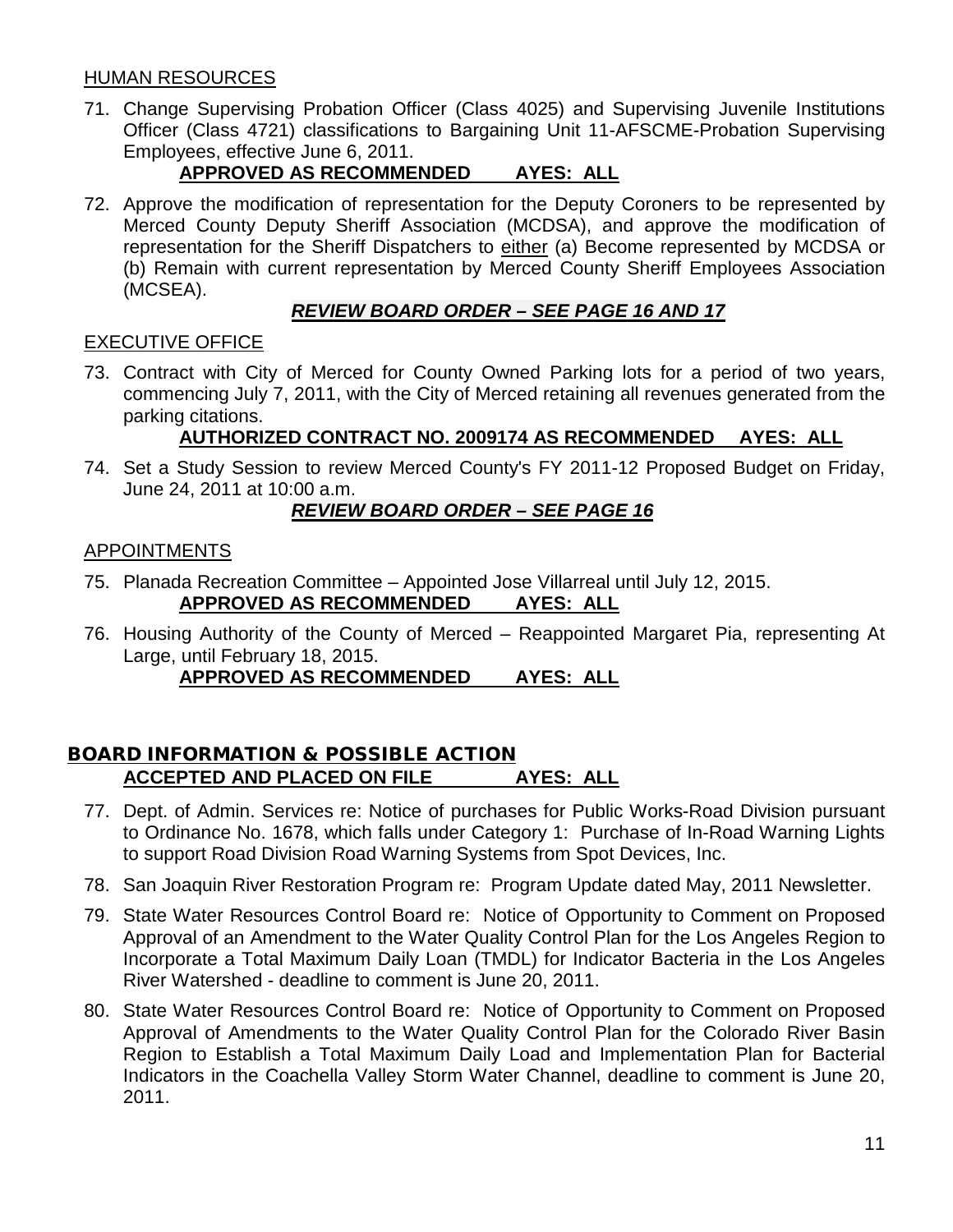- 81. State Water Resources Control Board re: Notice of Adoption Hearing, Notice of Opportunity to Comment on Proposed Amendment to the Water Quality Control Policy on the use of Coastal and Estuarine Waters for Power Plant Cooling, hearing set for July 19, 2011.
- 82. State Water Resources Control Board re: Notice of Public Workshop, Agricultural Water Use Efficiency set for July 20, 2011 in Sacramento, CA.
- 83. State Water Resources Control Board re: Notice of Adoption Hearing and Notice of Availability of Documents re: Proposed Russian River Frost Protection Regulation set for September 20, 2011.
- 84. Central Valley Regional Water Quality Control Board re: Notice of Meeting set for June 9 and 10, 2011.

# **THE BOARD RECESSED INTO CLOSED SESSION AT 11:30 A.M. AND RECONVENED AT 12 NOON WITH ALL MEMBERS PRESENT.**

#### **THE BOARD ADOPTED RESOLUTIONS IN MEMORY OF GARY HERNANDEZ AND HENRY MELLO AND ADJOURNED MEETING UNTIL TUESDAY, JUNE 28, 2011 AT 10:00 A.M.**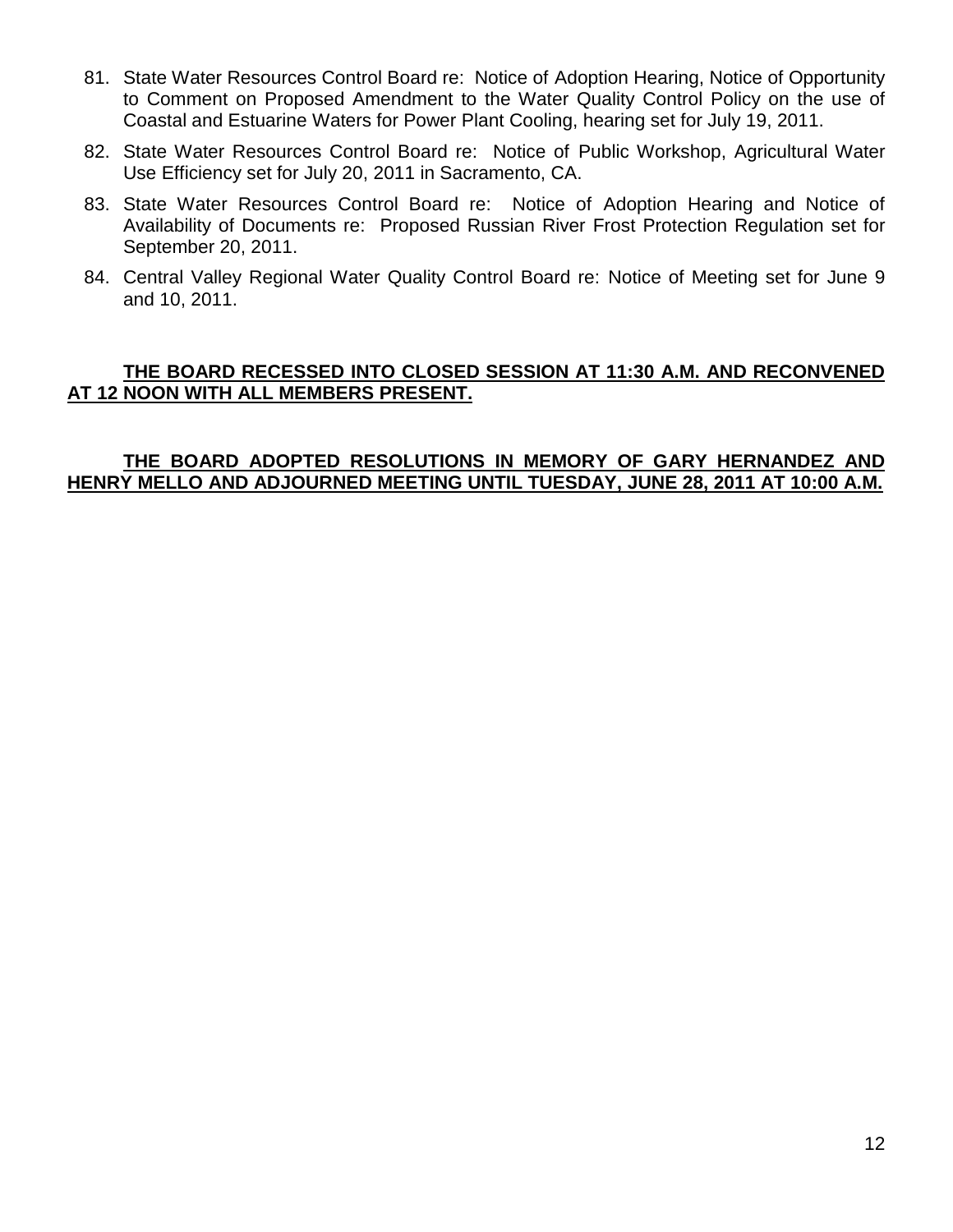#### **10:00 A.M. SCHEDULED ITEM 2011-06-07 PUBLIC OPPORTUNITY**

Sheriff Correctional Officer Greg Rich, works at the Main Jail, speaks against closure of the Main Jail and reads a statement regarding the "Beds for Feds" program and "Ice Detainer" program.

Supervisor Kelsey states concerns with the jail closure stating she has not been briefed on any proposals.

Herb Regora addresses elder abuse of his mother and states he is unable to get a copy of her death certificate.

Present: Pedrozo, Walsh, Davis, Kelsey O'Banion

# **10:00 A.M. SCHEDULED ITEM**

#### **2011-06-07 PRESENTATION – Budget**

Deputy Executive Office/Budget Scott DeMoss provides a power point presentation on the County Budget and reviews the Update of: Revenues vs. Expenditures (General Fund), Cash Flow Comparison-General Fund, Available Fund Balance-After Reserves, General Purpose Revenue–Annual Trend, Local Resources and Proposed Budget Timeframes (Supplemental No. 2).

Present: Pedrozo, Walsh, Davis, Kelsey, O'Banion

# **10:00 A.M. SCHEDULED ITEM**

# **2011-06-07 PRESENTATION – University of California**

UC Merced Students Elaine Lai and Johnny Moua provide a power point presentation titled: Community Engaged Scholarship: A Case Study with GIS Asset Mapping of Merced County and review the Study Objectives, Community-Engaged Scholarship (CES), Core Principles of CES Research Question, Maps, Conclusions, Limitations, Lessons Learned about CES, Recommendations, Next Steps and Acknowledgments including Mapping Scholars, Center of Excellence First Cohort and References. (Supplemental No. 1)

Present: Pedrozo, Walsh, Davis, Kelsey, O'Banion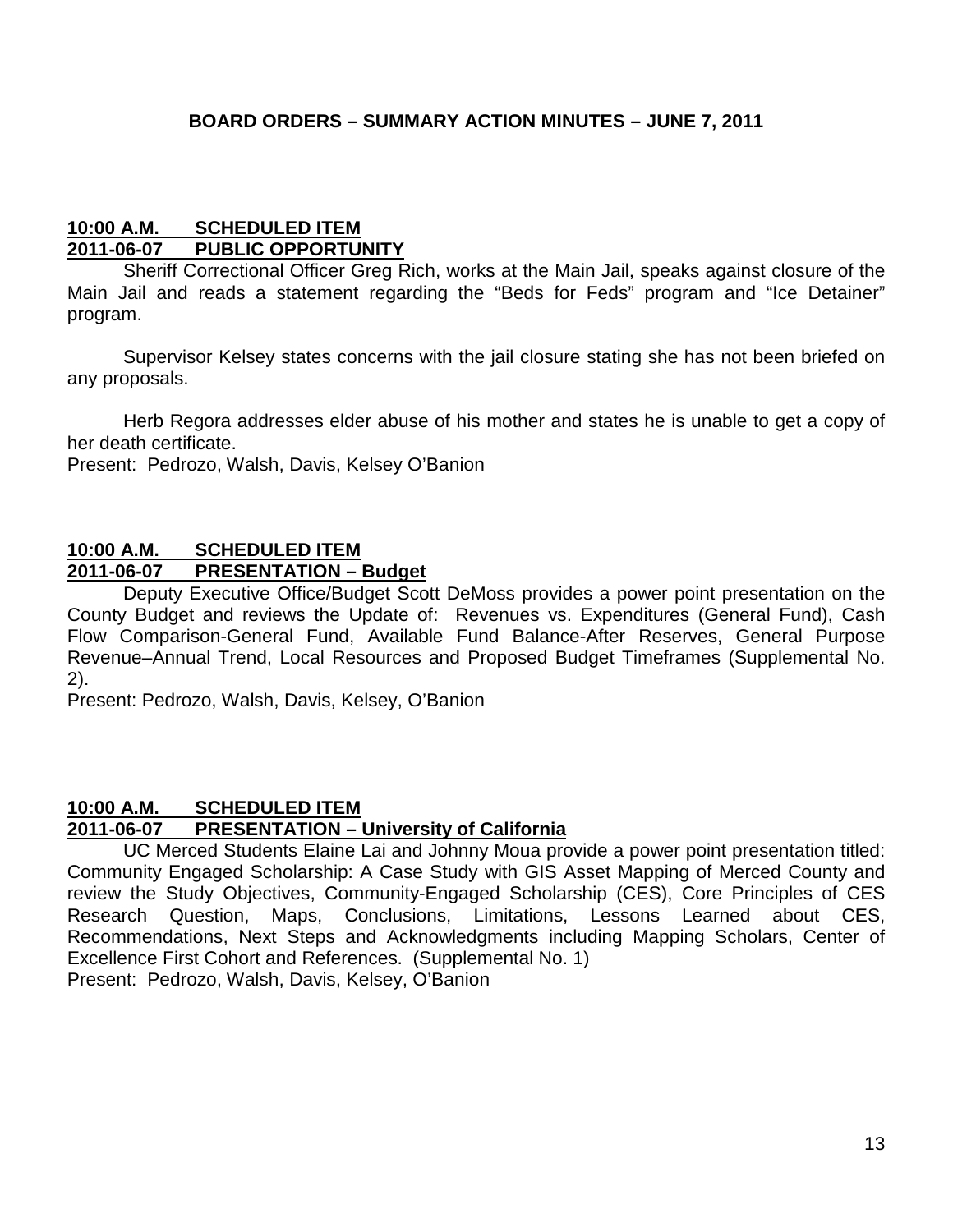#### **10:00 A.M. SCHEDULED ITEM 2011-06-07 COMMERCE, AVIATION AND ECONOMIC DEVELOPMENT – PUBLIC HEARING**

The time and date previously set for a public hearing to receive comments on the proposed revisions to the Owner-Occupied Housing Rehabilitation Program Guidelines and Homebuyer Acquisition Only/Acquisition with Rehabilitation Program Guidelines and consider resolution approving the revisions as submitted by Commerce, Aviation and Economic Development.

Director of Commerce, Aviation and Economic Development Mark Hendrickson reviews the staff report.

The Chairman opens the public hearing and asks if there is anyone present wishing to speak. No one speaks. The Chairman closes the public hearing.

Upon motion of Supervisor Kelsey, seconded by Supervisor Davis, duly carried, the Board approves the Revisions to the Owner-Occupied Housing Rehabilitation Program Guidelines and the Homebuyer Acquisition Only/Acquisition with Rehabilitation Program Guidelines and adopts Resolution No. 2011-70.

Ayes: Pedrozo, Walsh, Davis Kelsey Not Present: O'Banion

# **10:00 A.M. SCHEDULED ITEM 2011-06-07 PLANNING – PUBLIC HEARING**

The time and date previously set for a public hearing to consider To Set Aside and Vacate the Approval of Minor Subdivision Application No. MS07-027 and Administrative Permit No. AA08- 033 and the adoption of the Mitigated Negative Declaration. Application submitted by George Simmons (MS07-027) and Don Chapin Company (AA08-033) to subdivide 26.9 acres into four parcels: Parcel 1=15.0 acres, Parcel 2=3.46 acres, Parcel 3=3.46 acres and Parcel 4=5.0 acres (MS07-027) and to construct a 4.03 acre concrete batch plant on proposed Parcel 1 (AA08-033) on the southeast corner of Henry Miller Avenue and Volta Road in the Volta SUDP as submitted by Planning Department.

Interim Development Services Director Paul Fillebrown briefly reviews the staff report.

The Chairman opens the public hearing and asks if there is anyone present wishing to speak. No one speaks. The Chairman closes the public hearing.

Upon motion of Supervisor Walsh, seconded by Supervisor Kelsey, duly carried, the Board sets aside and vacates adoption of the Mitigated Negative Declaration and approval of Minor Subdivision Application No. MS07-027 and Administrative Permit No. AA08-033 vacating prior decisions for Don Chapin Company Concrete Batch Plant & Simmons Subdivision in Volta, and adopts Resolution No. 2011-71.

Ayes: Pedrozo, Walsh, Davis, Kelsey, O'Banion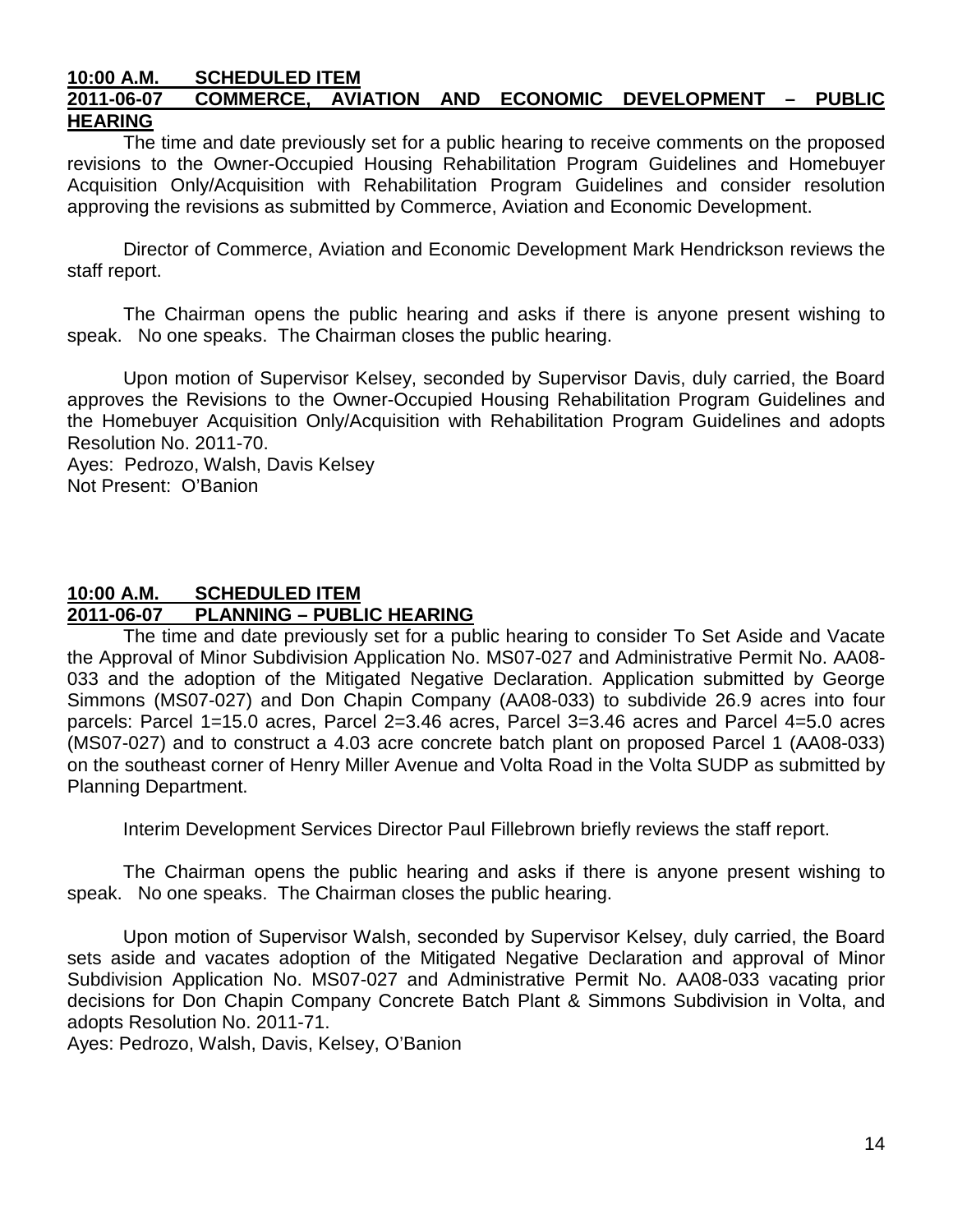#### **ACTION ITEM NO. 58 2011-06-07 MENTAL HEALTH**

The Clerk announces the contract for services of a qualified administrator to assist with managing activities for clinical and program planning is before the Board for consideration.

Discussion is had on how services are currently provided and what is planned.

Mental Health Director Manual Jimenez reviews the staff report and the utilization of the position.

Following discussion, Supervisor Kelsey moves, seconded by Supervisor O'Banion, the Board approve and authorize the Chairman to sign Contract No. 2011091 with Norman Wyman for services of a qualified administrator to assist with planning, organizing and managing the activities related to clinical and program planning for Mental Health through August 31, 2011; establish the classification of Contract Interim Assistant Mental Health Director and adopt Resolution No. 2011- 86 (Position) and Resolution No. 2011-87 (Salary).

The Chairman calls for a Vote on the Motion.

Supervisor Davis votes "no". Motion carries. Ayes: Pedrozo, Walsh, Kelsey, O'Banion Noes: Davis

#### **ACTION ITEM NO. 65 2011-06-07 DEPT. OF ADMIN. SERVICES**

The Clerk announces Contract with Kronos for a Time Management System is before the Board for consideration.

Discussion is had on the process and the licenses to be purchased.

Admin. Services Director Mark Cowart reviews the staff report and responds to Board questions.

Following discussion and upon motion of Supervisor Kelsey, seconded by Supervisor O'Banion, duly carried, the Board approves the Amendment to Contract No. 2010122 with Kronos for the purchase of additional licenses and consulting support for a Time Management System. Ayes: Pedrozo, Walsh, David, Kelsey, O'Banion

# **ACTION ITEM NO. 69 2011-06-07 BOARD OF SUPERVISORS**

The Clerk announces Special Board Project Funds-District One for the Merced County Chamber of Commerce is before the Board for consideration. The Clerk states a letter has been received from Alan Schoff and provided to the Board (Supplemental No. 3).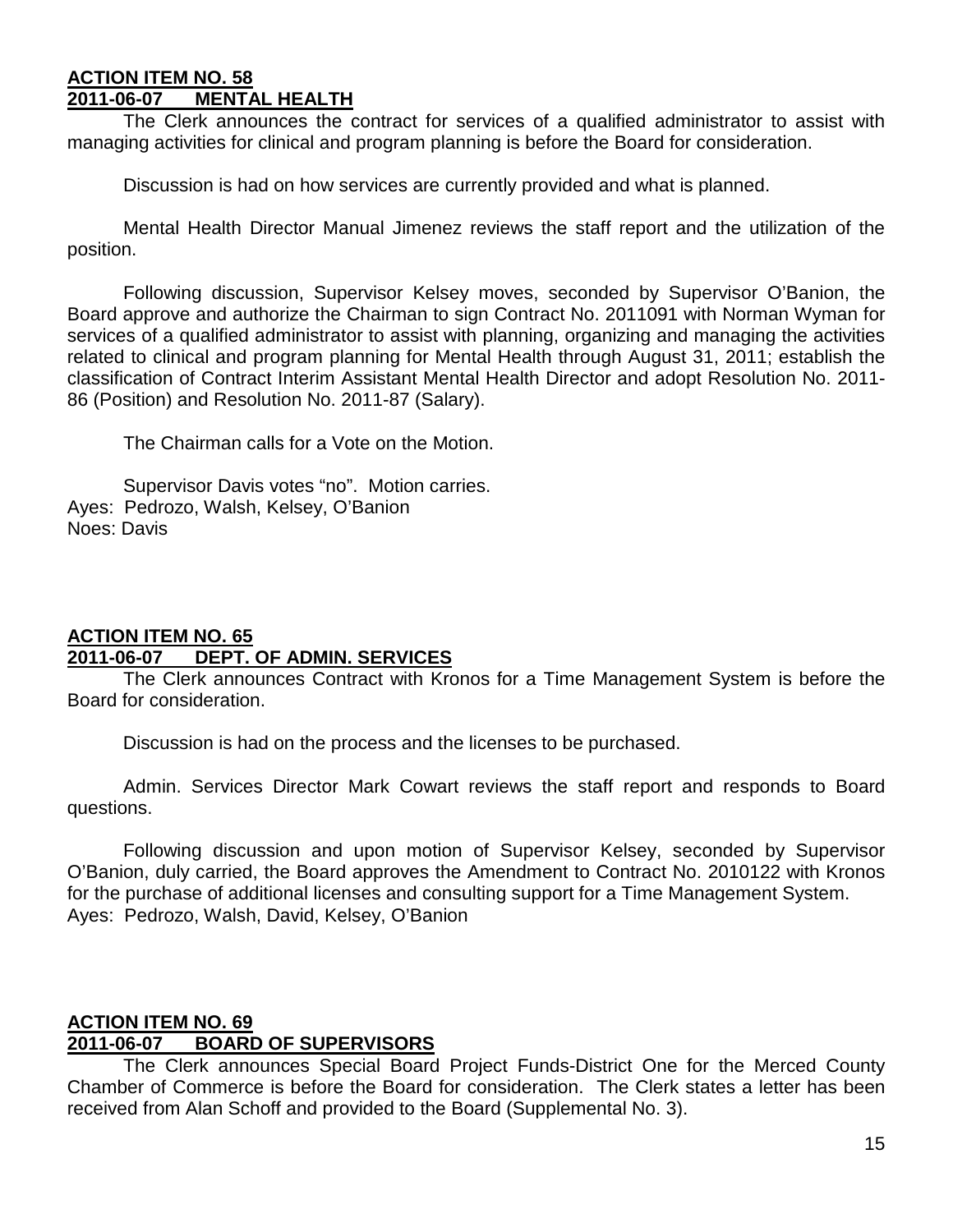Supervisor O'Banion moves, seconded by Supervisor Davis, the Board authorize Special Board Project Funds-District One in the amount of \$1,500 be forwarded to the Merced County Chamber of Commerce for sponsorship of the Merced County Exhibit at the 2011 California State Fair.

Jean Okuye, a concerned citizen, submits Letter dated June 7, 2011 and reads the letter into the record stating her concern with the State Fair Booth matter handled by the County Chamber and objects to the monies of the people of the County being used unless the conditions are met as voted on by the Board at the December 14, 2010 meeting.

Supervisor Kelsey states she has not seen the booth and does not understand why no collaboration with the Chamber and the other interested parties has not occurred.

Admin. Services Director Mark Cowart states he has met with the Chamber and the Chamber was the Lead Agency on this matter. He further states he does not have an update on that collaboration at this time.

Discussion is had on the people and the organizations that requested to be contacted relative to the Exhibit.

Following further discussion, Supervisor O'Banion withdraws his motion on the Floor. Supervisor Davis agrees and withdraws the second on the Floor.

Following further discussion Supervisor O'Banion moves, to set aside the matter of the funds for the State Fair Booth in order to provide more information on the next agenda of June 28 2011.

Supervisor Davis seconds the motion.

The Chairman calls for a Vote on the Motion on the Floor. Motion carries. Ayes: Pedrozo, Walsh, Davis, Kelsey, O'Banion

#### **ACTION ITEM NO. 72 2011-06-07 HUMAN RESOURCES**

Upon motion of Supervisor Kelsey, seconded by Supervisor Davis, duly carried, the Board approves the modification of representation for the Deputy Coroners to be represented by MCDSA and approves the modification of representation for the Sheriff Dispatchers. Ayes: Pedrozo, Walsh, Davis, Kelsey, O'Banion

#### \*\*\*\*\*\*\*\*\*\*\*\*\*\*\*\*\*\*\*\*\*\*\*\*\*\*\*\*\*\*\*\*\*\*\*\*\*\*\*\*\*\*\*\*\*\*\*\*

Later in the day, the Chairman states it was brought to the Board's attention that the Board needs to make a selection on Item No. 72.

Supervisor O'Banion moves, seconded by Supervisor Davis, the Board reconsider Item No. 72 and have on the record, our intent of the Action intended for clarification.